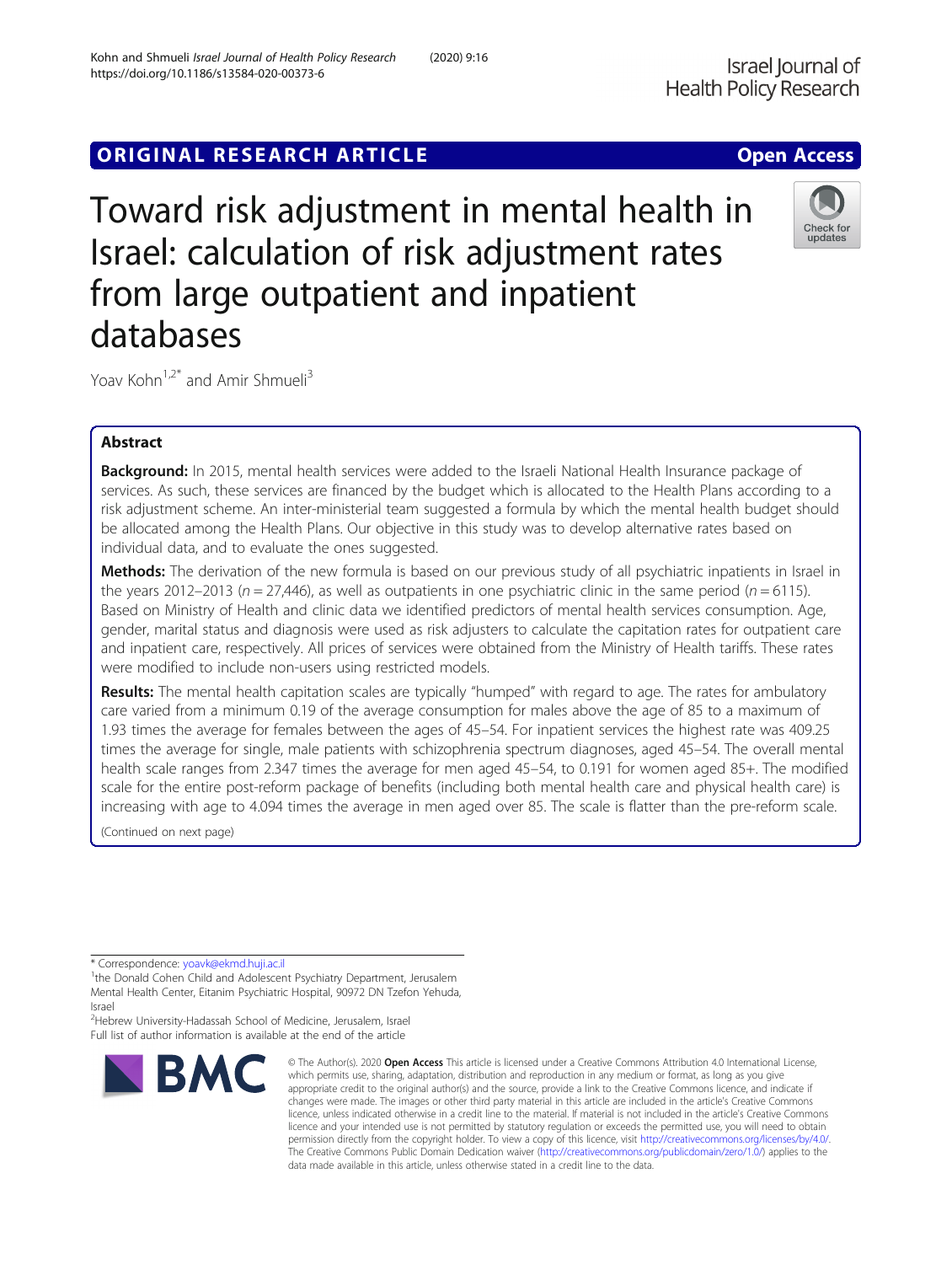### (Continued from previous page)

**Conclusions:** The risk adjustment rates calculated for outpatient care are substantially different from the ones suggested by the inter-ministerial team. The inpatient rates are new, and indicate that for patients with schizophrenia, a separate risk-sharing arrangement might be desirable. Adopting the rates developed in this analysis would decrease the budget shares of Clalit and Leumit with their relatively older populations, and increase Maccabi and Meuhedet's shares. Future research should develop a risk-adjustment scheme which covers directly both mental and physical care provided by the Israeli Health Plans, using their data.

Keywords: Mental health insurance reform, Risk adjustment, Capitation formula

# Introduction

Mental health services in Israel are included in the third addendum to the National Health Insurance Law (1994) [[1](#page-6-0)], along with other services that until the law came into effect were provided by the state. Accordingly, most ambulatory and hospitalization services were provided in the past by government operated mental health clinics and hospitals, rather than by the Health Plans. This dichotomy of separation of psychiatric and other mental health services from the rest of health care is undesirable in the opinion of the majority of those concerned, primarily with regarding patients who suffer from psychiatric disorders. The inclusion of mental health in the basic health package provided by the Health Plans is essential for the following reasons:

- 1. Psychiatry is a medical branch in every respect. The separation between physical and mental health is rooted in relatively new Western philosophical doctrines that are not accepted any more [\[2\]](#page-6-0). The scientific discoveries of medicine in the past seventy years have proven that all mental activity, both normal and pathological, has a correlation with brain activity. Much of the treatment of psychiatry today is pharmacological. In many psychiatric patients, there are accompanying medical problems that require integrated medical treatment. Treatment under the same framework is expected to improve its quality and efficiency [\[3,](#page-6-0) [4\]](#page-6-0).
- 2. The separation between psychiatric care and other medical treatments perpetuates the stigma that has afflicted people with mental health problems.
- 3. The provision of mental health services by the state was done in the past without a clear definition of the package of services to which the residents of Israel are entitled, and without an incentive for the state to take care of the proper level of provision of services. For example, most of the services were provided in old buildings and without quality control of the treatment given, while patients waited in line for very long periods of time.

Since the enactment of the National Health Insurance Law, several failed attempts were made to include mental health services as part of the health package of services that the Health Plans are obliged to provide ("the mental health insurance reform"). In 2003, a decision to do so was made by the government, following which negotiations were held between the Ministries of Health and Finance and the rest of the parties involved, and in 2008– 2012 an effort was made to implement the change in the framework of the legislation [\[5](#page-6-0)]. These efforts encountered many difficulties, among others, the objection of professionals who feared that the quality of service provided to patients would be impaired, and who suggested that government owned clinics should remain in their current format (the "benevolent reform") [\[6\]](#page-6-0). In the end, a regulation was issued by the Minister of Health to include mental health services in the health services package as of 1/7/15 [[7\]](#page-6-0).

Towards the inclusion of mental health in the health services package, the Ministry of Health and the Health Plans began the process of evaluating and establishing new services [\[8\]](#page-6-0). For the purpose of expansion, the services package budget was increased by NIS 1.261 billion for hospitalizations and NIS 0.776 billion for ambulatory services.

Along with the clinical and therapeutic issues arising from this change, the issue of the allocation of the (additional) budget to the Health Plans should be considered. A new risk-adjustment (capitation) formula which covers (both) physical and mental health care is needed. The inter-ministerial team which was established for this issue [\[9](#page-6-0)] recommended allocating the mental health hospitalization funds according to the historical and expected share of the Health Plans in national mental health hospitalization expenditures. These calculations take into account the current process of decrease in the relative share of the largest Health Plan, "Clalit", and increase in the share of the smaller Plans over the years (Table [1\)](#page-2-0). The budget for ambulatory services is added to the existing (physical health care only) budget, which is allocated among the Plans by adding to the current risk-adjustment formula a new expenditure category – ambulatory mental health care - based on age only. This was done taking into consideration the goal of increasing usage of ambulatory services by 2% in persons below the age of 24, and 4% in persons above 25. Table [2](#page-2-0) shows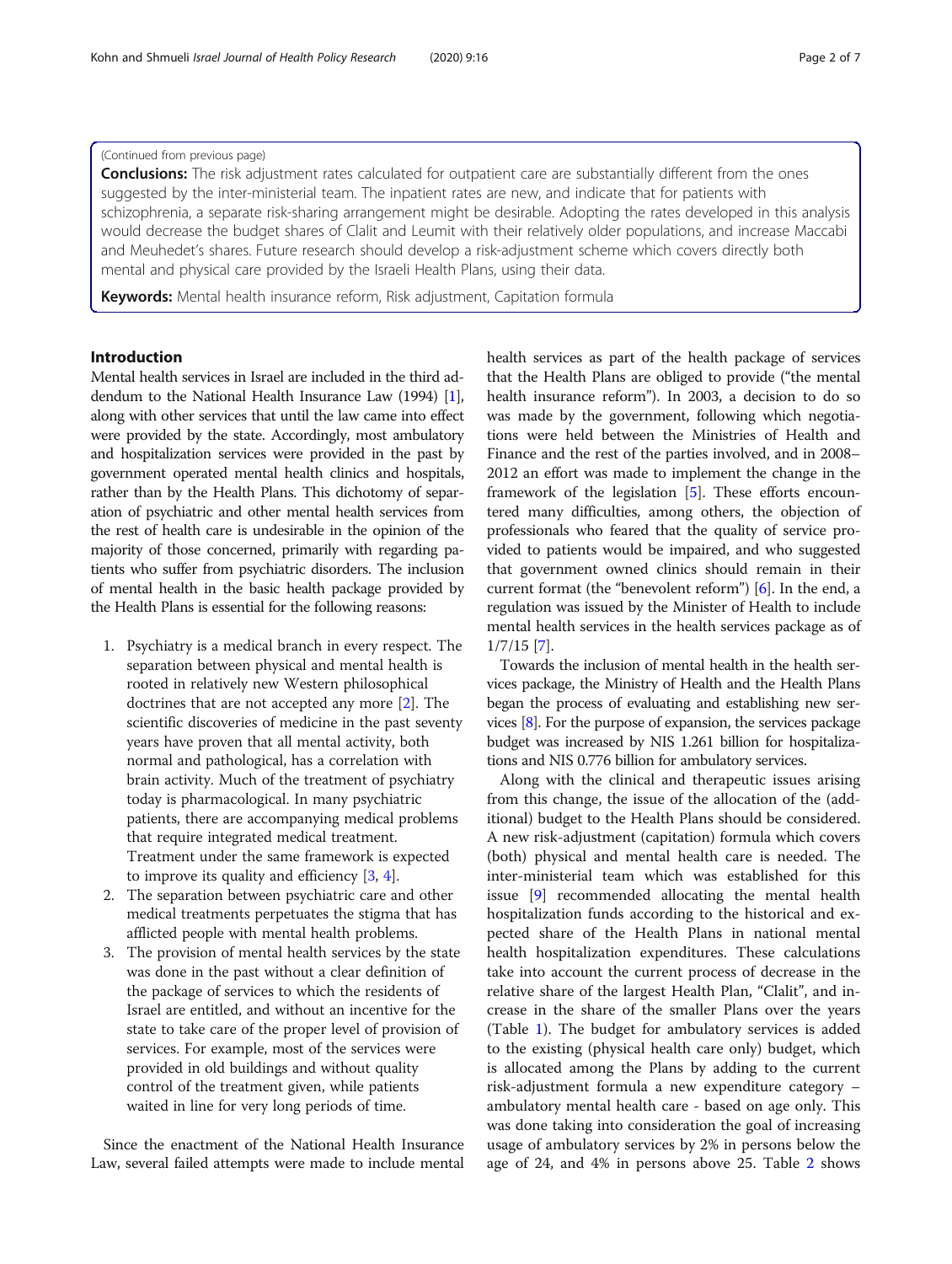<span id="page-2-0"></span>Table 1 The recommended allocation of mental health hospitalization budget by the inter-ministerial team <sup>9</sup>

| Year | <b>Clalit</b> | I eumit | Maccabi | Meuhedet |
|------|---------------|---------|---------|----------|
| 2015 | 64.4%         | 8.4%    | 18.1%   | 9.2%     |
| 2016 | 63.3%         | 8.6%    | 18.6%   | 9.5%     |
| 2017 | 62.2%         | 8.8%    | 19.1%   | 9.9%     |
| 2018 | 61.1%         | 9.1%    | 19.6%   | 10.2%    |
| 2019 | 60.0%         | 9.3%    | 20.1%   | 10.6%    |
| 2020 | 59.0%         | 9.6%    | 20.6%   | 10.9%    |
| 2021 | 57.9%         | 9.8%    | 21.1%   | 11.2%    |
| 2022 | 56.8%         | 10.0%   | 21.6%   | 11.6%    |
| 2023 | 55.7%         | 10.3%   | 22.1%   | 11.9%    |

the changes in the pre-reform capitation rates, i.e., the mean cost of care in the risk-adjustment age-gender group relative to the overall mean cost of care in the population, implied by adding ambulatory mental health care as a separate "expenditure category. Basically, the change transfers funds that go to the Health Plans for insurees in advanced age to insurees in middle age.

The inter-ministerial team's risk-adjustment scheme has several shortcomings, most of them originated from lack of data. First, while payment for ambulatory mental health care is integrated into the payment for care provided by the Health Plans, it is done using the methodology of "expenditure heads", a methodology which is not the common one used elsewhere and which is subject to major criticism. The major drawback is the as-sumption of equal unit-costs across health plans [\[10](#page-6-0)]. Second, the only risk adjuster used for ambulatory mental health care is age. Diagnosis, marital status and sex, for example, are not included although they exercise significant effects on mental health services use. Third, the

Table 2 Recommendation of the inter-ministerial team regarding the change in the capitation rates implied by adding ambulatory mental health care 9

| age       | Difference for mental health |         |  |
|-----------|------------------------------|---------|--|
| group     | Male                         | Female  |  |
| Up to 1   | $-0.02$                      | $-0.01$ |  |
| $1 - 5$   | 0.00                         | 0.00    |  |
| $5 - 15$  | 0.01                         | 0.01    |  |
| $15 - 25$ | 0.01                         | 0.01    |  |
| $25 - 35$ | 0.02                         | 0.01    |  |
| $35 - 45$ | 0.01                         | 0.01    |  |
| $45 - 55$ | 0.00                         | 0.00    |  |
| $55 - 65$ | $-0.01$                      | $-0.01$ |  |
| $65 - 75$ | $-0.04$                      | $-0.03$ |  |
| $75 - 85$ | $-0.06$                      | $-0.05$ |  |
| above 85  | $-0.06$                      | $-0.05$ |  |

payment for inpatient mental health care is determined by the historical and predicted shares of the Plans in mental health hospitalization. This procedure presents no incentives towards any social goal. Furthermore, it is not clear why the predicted share – even if accurate – indicates the (predicted) cost of care, since the Health Plans can substitute outpatient care for inpatient care and physical health care for mental care. The recommended risk-adjustment scheme is thus clearly insufficient in preventing risk selection, skimping on quality and quantity of care and distortion of the competition among the Health Plans [\[11](#page-6-0)].

The international experience with risk adjustment in mental health services shows a weak-moderate prediction of psychiatric services consumption based on different a variety of demographic and clinical variables. The RAND study examined a subset of insured patients in California with high expenditures on mental health during the years 1991–1994 [[12](#page-6-0)]. Gender, age, ethnic origin, marital status, entitlement to social services, psychiatric diagnoses, a functional index and past expenditure, together predicted up to 16% of the variance of expenditure on mental health. Another study from the Veterans Administrations in the US  $[13]$  $[13]$  found that gender, age, medical and psychiatric diagnoses, and alcohol and drug abuse, predicted up to 20% of the variance of the expenditure on mental health and 32% in general health expenses. In the Netherlands, a separate risk-adjustment scheme was in effect until last year, when a reform combined physical and mental health care.

The goal of this study is to propose a risk adjustment scheme for mental health based on expected cost of patients classified by age, gender, marital status and diagnosis, to derive overall post-reform risk adjustment rates based on age and gender, and to examine how a formula based on these rates would effect the allocation of the budget among the Health Plans. This would help correct the current situation in which the hospitalization portion of mental health is not divided capitally but by a linear formula. As we have only partial data, this study is aimed at providing a "proof of concept" that such a formula, more accurately calculated with full data, can be derived and should be adopted by policy makers.

## Methods

The risk-adjustment rates signify the mean cost of care in the risk-adjustment group (defined by the choice of the risk-adjusters) relative to the overall mean cost of care in the population. The derivation of the risk adjustment rates in this study consists of two steps: first, based on utilization data and the selected risk adjusters, the rates are calculated for the users, namely, those who have a non-zero cost of care. Second, in each group, the rates are recalculated taking into account the number of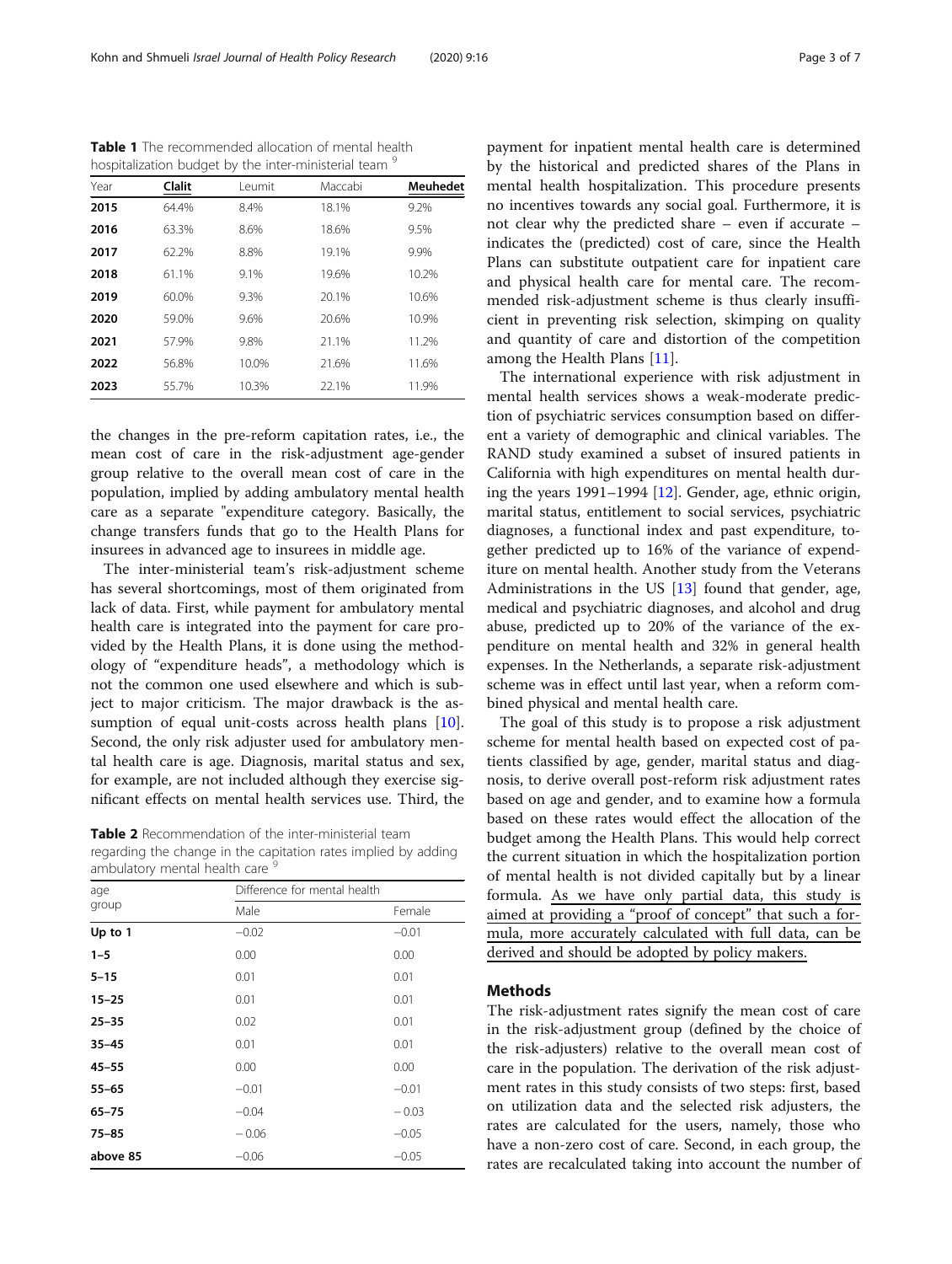<span id="page-3-0"></span>Table 3 Capitation rates for ambulatory mental health care based on clinic data ("Demographic Model")

| Age Group | Male   | Female |
|-----------|--------|--------|
| $0 - 14$  | 0.4260 | 0.4492 |
| $15 - 24$ | 0.8717 | 0.9201 |
| $25 - 34$ | 0.9776 | 1.4003 |
| $35 - 44$ | 1.2989 | 1.3691 |
| $45 - 54$ | 1.2388 | 1.9346 |
| $55 - 64$ | 1.4396 | 1.5335 |
| $65 - 74$ | 0.6244 | 0.6839 |
| $75 - 84$ | 0.3359 | 0.3954 |
| Over 85   | 0.1920 | 0.2515 |

non-users, namely those with zero cost. Because of limited data on the prevalence of the use of mental health care in some groups defined by the risk adjusters above, the rates were calculated for a restricted model only.

In order to calculate the rates among the users, we used results from our previous study [\[14\]](#page-6-0). We collected data on all patients hospitalized in psychiatric wards in Israel in the years 2012–2013 ( $n = 27,446$ ) available through the Israel Psychiatric Case Registry [\[15\]](#page-6-0). Days of stay were calculated only for the 2 years studied even if hospitalization started before or ended after this period. We computed the total expenditure on hospitalization for each patient.

Data on all patients receiving treatment in one psychiatric outpatient clinic in Kiryat HaYovel, Jerusalem ( $n =$ 6115) were also available. Although we can not argue that this clinic is an accurate representative of all mental health clinics in Israel, it does serve a heterogenous population of Jews and non-Jews, high and low socioeconomic groups and urban and rural populations residing in West Jerusalem and the vicinity. For these patients we were able to calculate expenditure on ambulatory mental health care. This was done by multiplying numbers of ambulatory visits by the respective Ministry of Health tariff. Regression models were used to predict expected expenditures. Three models were estimated: the "demographic model" (including age and gender as risk adjusters), the "socio-economic model" (where socioeconomic variables were added), and a "clinical model", where diagnoses were added [\[14](#page-6-0)].

Because of the limited data on use in the groups defined by the models above, for the calculation of the rates for ambulatory care, we used the "demographic model". For inpatient care, a "restricted demographic-socioeconomic-clinical" model was constructed. This model includes gender and age groups as well as the two strongest predictors we identified in our analysis: whether the person is single or not and has a schizophrenia spectrum diagnosis (SSD) or not. SSD was the most prevalent diagnostic group in inpatients in our study (51% compared to 1.6–15% for other diagnostic groups). Also, much less is known about the prevalence of the other diagnostic groups in different age and gender groups and their relationship to being single, data that were needed for calculations of weights.

Data on the number of hospitalized patients in each age and gender group in the study period were taken from the Israel Psychiatric Case Registry. Data on the number of patients in public mental health clinics in Israel during the study period in each age – gender group were obtained from the Ministry of Health Statistical Report for 2012 [[16\]](#page-6-0). Data on the number of individuals residing in Israel in the different age and gender groups were taken from the Statistical Report of the Central Bureau of Statistics for 2012 [[17\]](#page-6-0).

For SSD it was possible to estimate the size of the relevant subgroups in the general population, based on data from the literature: The prevalence of schizophrenia in the general population is 1%, the average age of onset is 10–25 for men and 25–35 for women  $[18]$  $[18]$ . The prevalence of marriage among schizophrenia patients is lower than the average in the population. Data on the prevalence of marriage among schizophrenia patients were found for various developing countries in the world. No data were found for developed countries. A proportion for 20% of married individuals among individuals diagnosed with schizophrenia was chosen according to data from Sao Paulo, Brazil, the population with the closest socioeconomic status to Israel among those reported [[19\]](#page-6-0). These estimates of schizophrenia and single status in schizophrenia were used to assess the size of subgroups in the population for different age groups and genders. The number of hospitalized patients in each subgroup was taken from the Psychiatric Case Registry data for the study period.

The ambulatory and inpatient capitation rates were weighted by the share of each service in total mean mental health care cost in the population as found in the study (NIS 12 and NIS 166 respectively) and by their shares in the budget as determined by the interministerial team (1.8 and 2.8% respectively) to create capitation rates for (total) mental health care. These latter rates were further combined with the prereform (physical health care) capitation rates using their shares in mean cost, NIS 178 for mental health (this study) and NIS 4554 for physical health (for the year 2014), and in the budget (4.6 and 95.4% respectively) to produce overall post-reform risk adjustment rates. Finally, the shares of the Health Plans in the post-reform budget – determined by their shares in total "standardized insurees" according to the agegender composition of their insured population (data from the National Insurance Institute for November 2015) - were calculated for both the inter-ministerial team's recommendations and our overall capitation rates.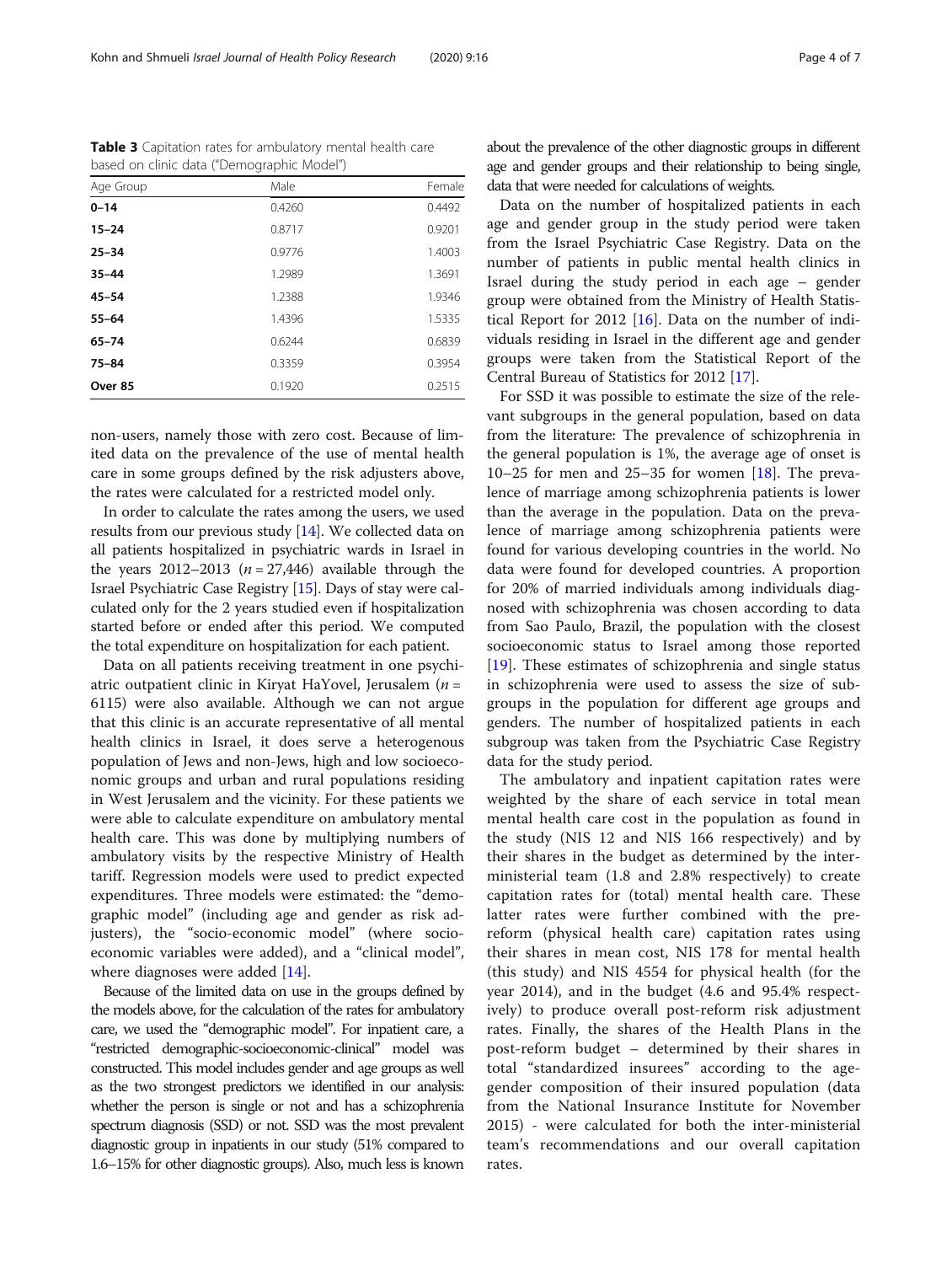|           | - -    |        |
|-----------|--------|--------|
| Age Group | Male   | Female |
| $0 - 14$  | 0.1553 | 0.0710 |
| $15 - 24$ | 1.2383 | 0.6029 |
| $25 - 34$ | 2.0629 | 0.7822 |
| $35 - 44$ | 2.1303 | 0.9272 |
| $45 - 54$ | 2.4276 | 1.2784 |
| $55 - 64$ | 2.1754 | 1.4210 |
| $65 - 74$ | 1.2805 | 0.9770 |
| $75 - 84$ | 0.6411 | 0.5984 |
| Over 85   | 0.3703 | 0.1863 |
|           |        |        |

Table 4 Capitation rates for mental health hospitalization based on hospital data ("Demographic Model")

### Results

### Risk adjustment rates for ambulatory care (clinic data)

Table [3](#page-3-0) presents the resulting risk adjustment rates for ambulatory care using the "demographic model". The rates are higher for ages 25–64, and for women. The expected cost on ambulatory mental health care among women aged 45–54, for example, is 1.9346 times the mean cost of that service in the population.

### Risk adjustment rates for hospitalization (inpatient data)

Tables 4-5 present the rates for mental health hospitalization using the "demographic" and the "restricted" models respectively. Table 4 shows that with regard to age, as was found for ambulatory care above, the scale has a hump in middle ages (as opposed to the physical health care rates which increase with age). Men tend to have higher cost of inpatient care than women.

The rates based on the "restricted" model are calculated for age, gender, being single and having a schizophrenia spectrum diagnosis, are presented in Table 5. Since this calculation is based on many assumptions and approximations, its results should be treated with caution. However, it can be seen that single individuals with schizophrenia spectrum diagnoses have hospitalization costs up to 300–400 times the average in the population in men and up to 120–160 in women. Men with schizophrenia spectrum diagnoses who are not single are 100–160 times more costly than the average in the general population. For women the increase is 75 fold. Being single without a diagnoses of schizophrenia spectrum disorders leads to an expenditure of up to 4 times the general average in men, with no significant increase in expenditure for women. Individuals who are not single and without a diagnosis of schizophrenia spectrum disorders spend far less than the average in both genders.

### Risk adjustment rates for mental health care

Table [6](#page-5-0) presents the overall rates for mental health care based on the "demographic models". As explained in the Methods section, the ambulatory scale in Table [3](#page-3-0) (which is assumed to represent the national scale) and the inpatient scale (Table 4) are combined twice, one with weights based on costs, and second, with weights based on the budgets. The scales have similar shape as in Tables [3-](#page-3-0)4. The scales derived using weights based on cost are generally higher than those based on the budgets, since the cost-based weight of hospitalization is higher than the budget-based one.

# Modified risk adjustment rates for the entire post-reform package of benefits

The modified post-reform overall rates are shown in Table [7](#page-5-0). Since the cost-based and the budgets-based weights of mental health care in total health care are very close (4%), the resulting scales are close. They are monotonically increasing with age, and the men's scale is higher in advanced age, and lower in younger ages – the contribution of the physical health care scale. In comparison with the pre-reform physical health care

Table 5 Capitation rates for mental health hospitalization based on hospital data ("Restricted demographic-socioeconomic-clinical model")

| Age<br>Group |              | SSD and single |        | SSD and not single |      | No SSD and single |      | No SSD and not single |  |
|--------------|--------------|----------------|--------|--------------------|------|-------------------|------|-----------------------|--|
|              | Male         | Female         | Male   | Female             | Male | Female            | Male | Female                |  |
| $0 - 14$     | 317.85       | 120.86         | 0.00   | 0.00               | 0.12 | 0.06              | 0.00 | 0.00                  |  |
| $15 - 24$    | 57.34        | 17.41          | 162.01 | 47.79              | 0.49 | 0.37              | 0.91 | 0.35                  |  |
| $25 - 34$    | 104.62       | 69.60          | 90.90  | 32.44              | 1.02 | 0.58              | 0.31 | 0.18                  |  |
| $35 - 44$    | 261.11       | 86.53          | 81.50  | 43.67              | 2.44 | 0.84              | 0.40 | 0.25                  |  |
| $45 - 54$    | 409.25       | 117.75         | 97.26  | 68.10              | 3.36 | 0.98              | 0.65 | 0.42                  |  |
| $55 - 64$    | 359.40       | 156.92         | 81.17  | 75.96              | 4.01 | 1.24              | 0.75 | 0.50                  |  |
| $65 - 74$    | 167.27       | 103.14         | 33.29  | 34.33              | 2.16 | 1.07              | 0.54 | 0.45                  |  |
| $75 - 84$    | 141.86       | 86.07          | 26.62  | 26.62              | 1.75 | 0.84              | 0.39 | 0.31                  |  |
| Over 85      | $\mathbf{0}$ | 0              | 19.84  | 18.79              | 1.31 | 0.61              | 0.24 | 0.16                  |  |

SSD schizophrenia spectrum diagnosis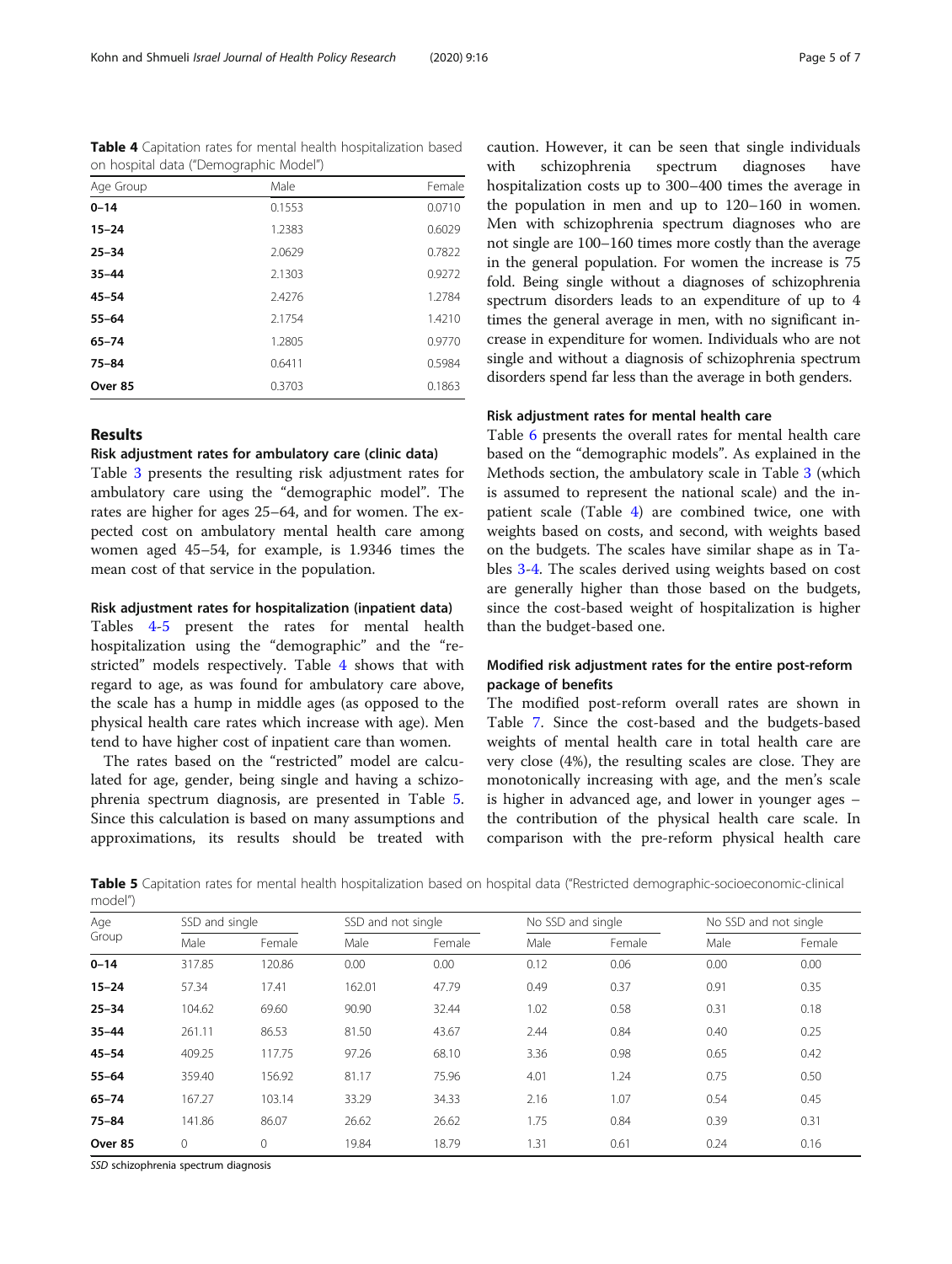| Age       | Services' weights based on costs |        | Services' weights based on budgets |        |  |
|-----------|----------------------------------|--------|------------------------------------|--------|--|
| Group     | Male                             | Female | Male                               | Female |  |
| $0 - 14$  | 0.174                            | 0.096  | 0.261                              | 0.219  |  |
| $15 - 24$ | 1.214                            | 0.624  | 1.095                              | 0.727  |  |
| $25 - 34$ | 1.990                            | 0.824  | 1.638                              | 1.024  |  |
| $35 - 44$ | 2.074                            | 0.957  | 1.805                              | 1.100  |  |
| $45 - 54$ | 2.347                            | 1.323  | 1.962                              | 1.535  |  |
| $55 - 64$ | 2.126                            | 1.429  | 1.887                              | 1.465  |  |
| $65 - 74$ | 1.236                            | 0.957  | 1.024                              | 0.862  |  |
| $75 - 84$ | 0.621                            | 0.585  | 0.522                              | 0.519  |  |
| Over 85   | 0.358                            | 0.191  | 0.301                              | 0.212  |  |

<span id="page-5-0"></span>Table 6 Capitation rates for total mental health care based on clinic and hospitalization data ("Demographic Model")

scale, the modified one is flatter – the rates are higher in middle ages, and lower in advanced ages.

## The effect on the allocation of the budget to the health plans

Adding services to the package of benefits with their different risk-adjustment rates changes the pre-reform rates, and hence – the shares of the Health Plans in the total budget, according to their age-gender composition. Table [8](#page-6-0) presents four allocations: the pre-reform one (December 2014), the post-reform actual one (implied by the inter-ministerial team's recommendations, December 2015), and two allocations implied by our postreform modified scales (Table 7).

The mental health care reform clearly increased the shares of Maccabi and Meuhedet, at the expense of Clalit and Leumit. The reason is that mental health care utilization is higher in middle age groups, which are more represented in Maccabi and Meuhedet. Our modified rates introduce a somewhat sharper decline in the shares of Clalit and Leumit and higher increases in Maccabi and Meuhedet's shares than the actual ones. The differences are small, but notice that a 0.1% share means NIS 40 million.

### **Discussion**

Based on previously identified predictors of mental health expenditure we were able to calculate rates for the capitation formula by age and gender in ambulatory care. For inpatient expenses, the rates were calculated adjusting for gender, age, being single, and a diagnosis of schizophrenia spectrum disorders. The range of values of the calculated rates illustrates how different the risk may be between different groups of insured individuals.

The rates we calculated are different from what was proposed by the inter-ministerial team that dealt with this subject. The team did not suggest rates for the hospitalization expenses, and as can be seen from our results these vary widely between different age and gender groups, and much more when a schizophrenia spectrum diagnosis and singlehood are added.

Failing to account for that heterogeneity might lead to risk selection, skimping on quality and quantity of care and distorts the competition among the Health Plans.

Two limitations of the study should be mentioned: The calculation of the rates for the entire population (including non-users) is based on "imported" parameters, which might not reflect the Israeli reality. Second, our ambulatory scale is based on one – not necessarily representative – clinic.

Table 7 Capitation rates for total health care

| Age       | Services' weights based on costs |        | Services' weights based on budgets |        |  |
|-----------|----------------------------------|--------|------------------------------------|--------|--|
| Group     | Male                             | Female | Male                               | Female |  |
| $0 - 14$  | 0.651                            | 0.545  | 0.651                              | 0.547  |  |
| $15 - 24$ | 0.402                            | 0.447  | 0.403                              | 0.453  |  |
| $25 - 34$ | 0.479                            | 0.743  | 0.476                              | 0.753  |  |
| $35 - 44$ | 0.636                            | 0.796  | 0.636                              | 0.804  |  |
| $45 - 54$ | 1.051                            | 1.156  | 1.044                              | 1.168  |  |
| $55 - 64$ | 1.812                            | 1.699  | 1.804                              | 1.699  |  |
| $65 - 74$ | 3.078                            | 2.567  | 3.052                              | 2.549  |  |
| $75 - 84$ | 4.008                            | 3.294  | 3.974                              | 3.267  |  |
| Over 85   | 4.094                            | 3.395  | 4.059                              | 3.368  |  |